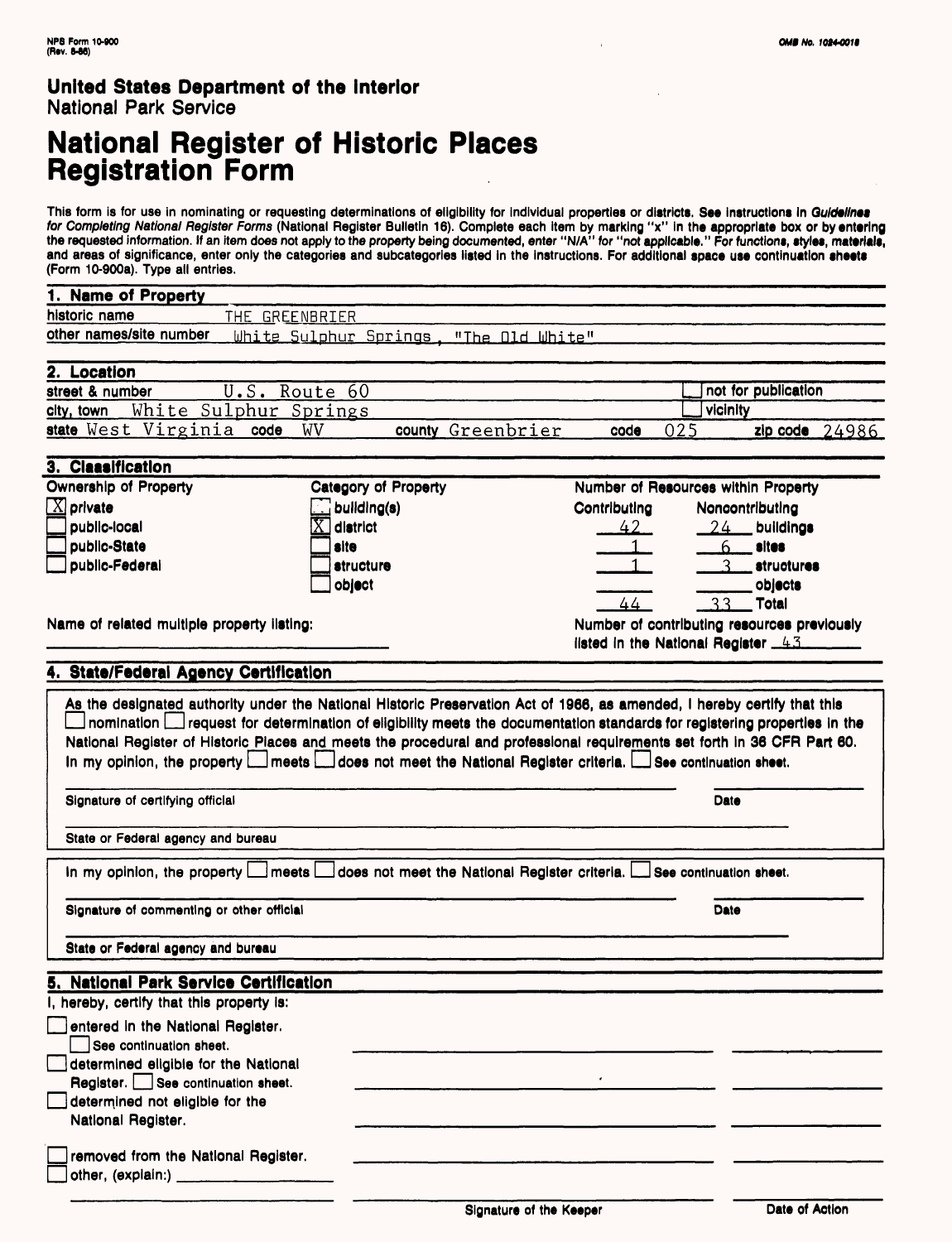| 6. Function or Use<br>Historic Functions (enter categories from instructions) | Current Functions (enter categories from instructions) |
|-------------------------------------------------------------------------------|--------------------------------------------------------|
| Domestic - Hotel                                                              | SAME                                                   |
| Health care - Resort                                                          |                                                        |
| 7. Description                                                                |                                                        |
| <b>Architectural Classification</b>                                           |                                                        |
| (enter categories from instructions)                                          | Materials (enter categories from instructions)         |
|                                                                               | foundation Steel, reinforced concrete                  |
| Late 19th and 20th Century Revivals                                           | walls Brick and Blockfaced with stucco                 |
| Neo-Classical Revival                                                         | painted white                                          |
|                                                                               | roof flat/tar and rubber with                          |
|                                                                               | other __ rock ballast                                  |
|                                                                               |                                                        |

**Describe present and historic physical appearance.**

#### Summary

The main entrance of the Greenbrier complex is off U.S. Route 60 at the west end of the town of White Sulphur Springs. As one passes through the gate and turns west, the facade of the massive central building complex presents an imposing appearance.

The cottage rows and the Presidents' Cottage face the hotel in a semicircle from the west to the north and east, facing the mineral springs. Surrounding all of the buildings are lovely expanses of lawns dotted with shrubs and gardens. Some gardens are formal, but much of the beauty of the Greenbrier is the informality of the Howard's Creek Valley with its mountain background.

The 250-room nucleus of the Georgian-style main hotel was opened in 1913. On the ground floor level are the lobbies, business offices and numerous shops. The next floor above includes such public rooms as the auditorium and the Cameo Ballroom. The five upper floors of the original section and additions contain 650 guest suites. The North and Virginia wings were added to the main building in 1930 and 1931, and the West Virginia Building, which houses the Greenbrier Clinic, was built behind and to the west of the latter in 1962.

Three major springs flow on the grounds: the black sulphur, over which a famous 1830's pavilion, described below, was constructed; the white sulphur chalybeate, with its more modest shelter, and the white sulphur, which is open to the sky. All have a geological horizon of Marcellus Shale and temperatures of  $60^{\circ}$  F. -  $64^{\circ}$  F. The white sulphur chalybeate is the only one which has produced acid samples, while the others are generally sulphuretted, calcic and saline or alkaline.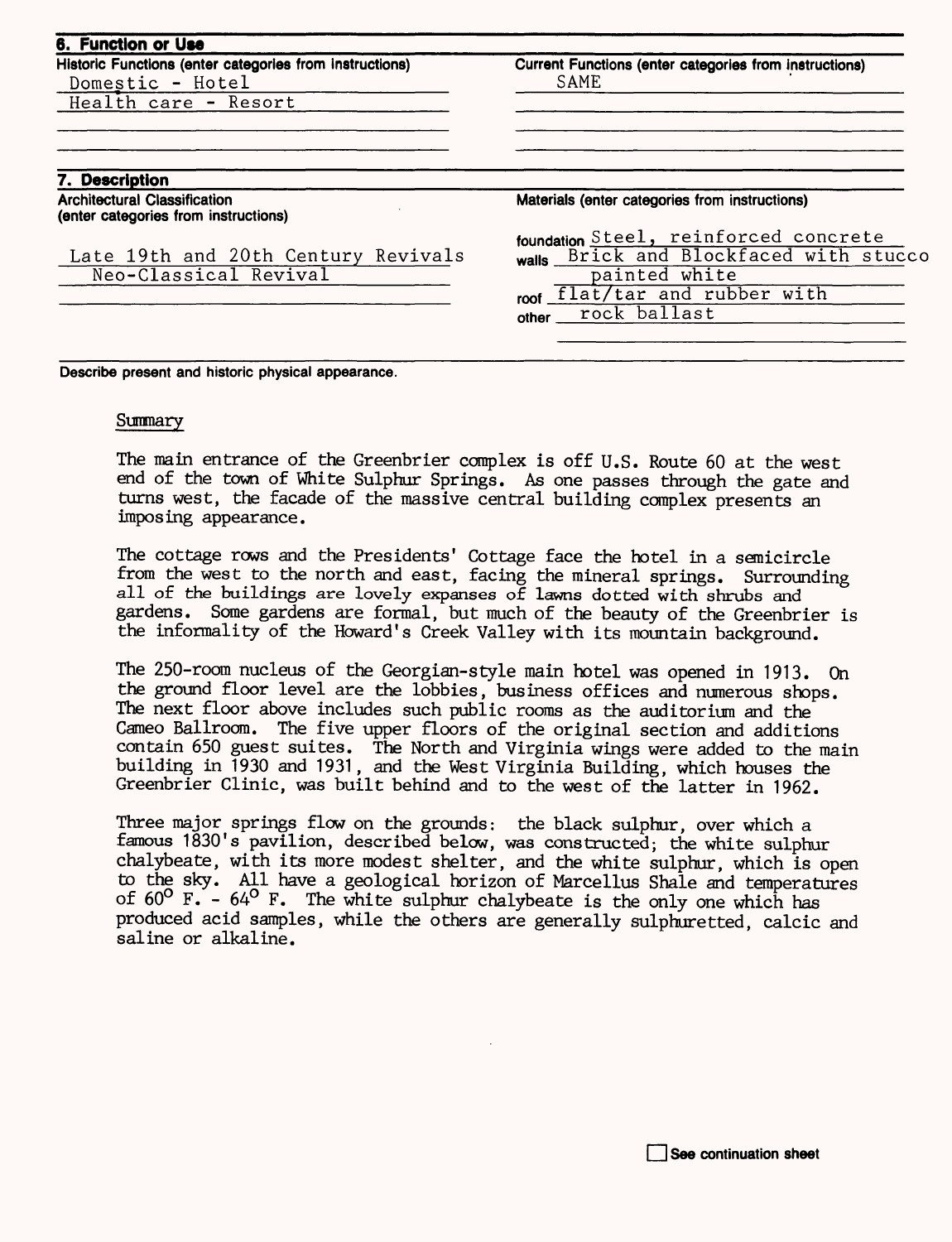| 8. Statement of Significance                                                                                                                      |                                                           |                                             |  |  |  |
|---------------------------------------------------------------------------------------------------------------------------------------------------|-----------------------------------------------------------|---------------------------------------------|--|--|--|
| Certifying official has considered the significance of this property in relation to other properties:<br>$[X]$ nationally<br>statewide<br>locally |                                                           |                                             |  |  |  |
| $X$ $c$<br>l B<br>Applicable National Register Criteria<br>$X$ <b>A</b>                                                                           | NHL<br>#4<br>١D                                           |                                             |  |  |  |
| <b>Criteria Considerations (Exceptions)</b><br>l B<br>١A                                                                                          | IE.<br>- IG<br>ΙC<br>D<br>IF                              |                                             |  |  |  |
| Areas of Significance (enter categories from instructions)<br>Architecture<br>XVI:<br>NHL Theme:<br>Period Revivals<br>М:                         | <b>Period of Significance</b><br>$c.1820 - 1940$          | <b>Significant Dates</b><br>c. 1820<br>1923 |  |  |  |
| 5:<br>Neo-Classical<br>Recreation<br>XXXIV:                                                                                                       |                                                           |                                             |  |  |  |
| C:<br>General<br>Resort Hotels &<br>1:                                                                                                            | <b>Cultural Affiliation</b>                               |                                             |  |  |  |
| Spas                                                                                                                                              |                                                           |                                             |  |  |  |
| <b>Significant Person</b>                                                                                                                         | Architect/Builder<br>Frederick Junius Sterner (1876-1931) |                                             |  |  |  |
|                                                                                                                                                   | Small, Smith and Reeb                                     |                                             |  |  |  |

**State significance of property, and justify criteria, criteria considerations, and areas and periods of significance noted above.** 

#### **Summary**

The Greenbrier is one of this country's oldest resorts. Originally built for wealthy Southerners, the large complex of sulphur springs, luxury accommodations, formal gardens and golf courses is still a primary symbol of gracious southern entertaining. Known from its beginning as the "Queen of Southern Spas," this West Virginia watering place has always been fashionable and also has enjoyed a number of testimonials from physicians who thought the springs salubrious.

#### History

The land on which part of the resort is built was first claimed about 1750 by Nicholas (Nathaniel) Carpenter through "tomahawk title" or "corn rights." Claims against the holding were settled in 1784, but Michael Bowyer, son-inlaw to Carpenter and then owner, did not find any reason to develop the area of mineral springs said to have been proven effective in 1778 by Mrs. Amanda Anderson who was cured of rheumatism by the waters.

With the opening in 1790 of what was later known as State Road, traveling across the mountains from eastern Virginia increased and a few buildings were constructed at White Sulphur Springs to house visitors. The real spur to business, however, was the opening of the James River and Kanawha Turnpike in 1824.

Among the first permanent structures at the present hotel site was Paradise Row, a group of attached cottages built about 1800. In 1809 a two-story tavern with rooms was constructed by Bowyer and a son-in-law, James Calwell, and around 1835 the Alabama Row was added. White Sulphur's reputation was spreading throughout the South by then, and the wealthy were attracted to a place away from their more isolated regions which offered a way to display their wealth to social equals, and to escape the heat of summer.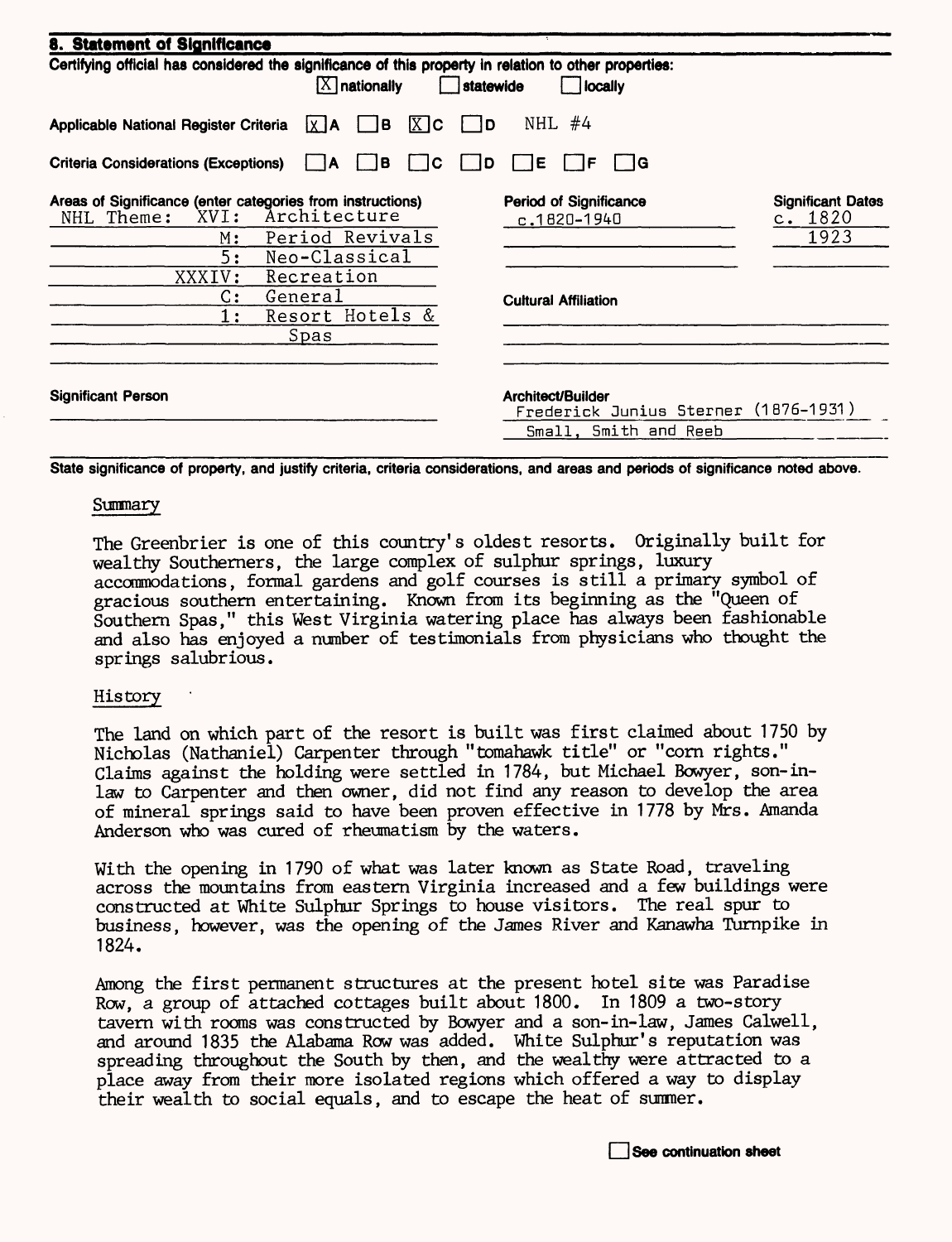|                                                                                                                                                                                                                                                                                                                                                                                                                                                        | $\mathbf{X}$ See continuation sheet                                                                                                                                                                   |
|--------------------------------------------------------------------------------------------------------------------------------------------------------------------------------------------------------------------------------------------------------------------------------------------------------------------------------------------------------------------------------------------------------------------------------------------------------|-------------------------------------------------------------------------------------------------------------------------------------------------------------------------------------------------------|
| Previous documentation on file (NPS):<br>preliminary determination of individual listing (36 CFR 67)<br>has been requested<br>$\boxed{\text{X}}$ previously listed in the National Register<br>previously determined eligible by the National Register<br>designated a National Historic Landmark<br>$\boxed{\text{X}}$ recorded by Historic American Buildings<br>Survey # photo only WVa 131A through J<br>recorded by Historic American Engineering | Primary location of additional data:<br>State historic preservation office<br>Other State agency<br>Federal agency<br>Local government<br>University<br>Other<br>Specify repository:<br>Hotel archive |
|                                                                                                                                                                                                                                                                                                                                                                                                                                                        |                                                                                                                                                                                                       |
| 10. Geographical Data<br>Acreage of property 6,075.33                                                                                                                                                                                                                                                                                                                                                                                                  |                                                                                                                                                                                                       |
|                                                                                                                                                                                                                                                                                                                                                                                                                                                        |                                                                                                                                                                                                       |
| <b>UTM References</b><br>515, 414, 0.0<br>4187940<br>$A \mid 1/7$<br>Northing<br>Zone<br>Easting<br>$[5] 6_1 2] 5_1 8_1 0$<br>4178110<br>$C \mid 1/7$                                                                                                                                                                                                                                                                                                  | [5]6[2]5[5]0]<br>4188050<br>B 1,7 <br>Easting<br>Northing<br>Zone<br>554380<br>4178040<br><u> 7   D</u><br>$[X]$ See continuation sheet                                                               |
|                                                                                                                                                                                                                                                                                                                                                                                                                                                        |                                                                                                                                                                                                       |
| Verbal Boundary Description                                                                                                                                                                                                                                                                                                                                                                                                                            |                                                                                                                                                                                                       |
|                                                                                                                                                                                                                                                                                                                                                                                                                                                        | $\boxed{\text{X}}$ See continuation sheet                                                                                                                                                             |
| <b>Boundary Justification</b>                                                                                                                                                                                                                                                                                                                                                                                                                          |                                                                                                                                                                                                       |
|                                                                                                                                                                                                                                                                                                                                                                                                                                                        |                                                                                                                                                                                                       |
|                                                                                                                                                                                                                                                                                                                                                                                                                                                        | $\boxed{\text{X}}$ See continuation sheet                                                                                                                                                             |
| 11. Form Prepared By                                                                                                                                                                                                                                                                                                                                                                                                                                   |                                                                                                                                                                                                       |
| name/title West Virginia Antiquities Commission                                                                                                                                                                                                                                                                                                                                                                                                        | edited by Carolyn Pitts                                                                                                                                                                               |
| organization National Park Service                                                                                                                                                                                                                                                                                                                                                                                                                     | date 1/17/90                                                                                                                                                                                          |
| street & number 1100 L St. NW                                                                                                                                                                                                                                                                                                                                                                                                                          | telephone (202) 343-8166                                                                                                                                                                              |
| city or town Washington                                                                                                                                                                                                                                                                                                                                                                                                                                | zip code $20013$<br>state $D.C.$                                                                                                                                                                      |

 $\bar{a}$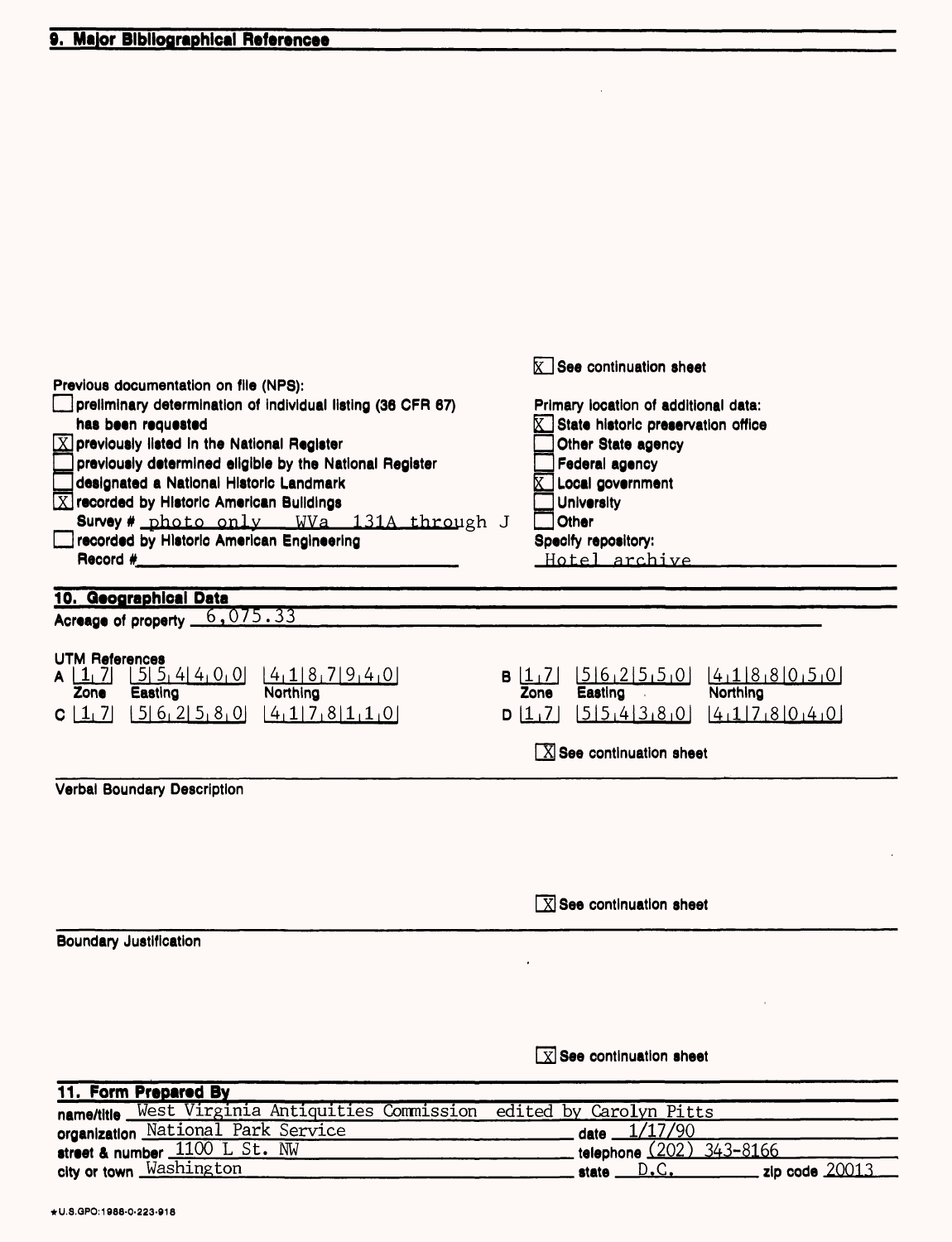### **National Register of Historic Places Continuation Sheet**

Section number  $\frac{7}{2}$  Page  $\frac{1}{2}$ 

### Main Building

Shortly after the Chesapeake and Ohio Railway Company purchased the resort property in 1910, it secured New York architect Frederick Junius Sterner to design a structure to take its place beside the famous original "Old White" main hotel, since demolished. Completed in 1913, the new seven-story Georgian building impressed all with its proportions. The central entrance projects from the facade a bit further than the colonnade, which runs the length of the front, and is supported by broad pillars rising two stories to an arched cap, on top of which are four-story columns which support a high pediment. This pediment is adorned in its center by a geometrically divided oval. A cornice runs the length of the building between the sixth and seventh floors. The proportions are better realized when one considers that the structure contained 250 bedrooms besides the numerous public rooms on the two lower floors.

Over the years this building has remained the center of the Greenbrier complex, undergoing redecoration on occasion with a porte cochere added in 1961. The Bath Wing was a later addition to the structure and a North Wing (1931), Virginia Wing (1931), West Wing (1954), and Old White Club (1957) have been attached, but all are in keeping with architectural features of the original.

#### Presidents' Cottage

The Presidents' Cottage was constructed as a private residence in 1816 by Stephen Henderson, a wealthy New Orleans sugar planter. Since the building has been used as a vacation residence by several United States Presidents while in office, it has been named in honor of the high office of these distinguished guests. The structure stands as nearly faithfully to the original as possible, but two rooms were added to the four-room, two-story Federal-type building in the 1880's and the present interior stairway was redesigned in the early 1930's when the cottage was restored and converted to a museum of the resort and its guests.

Large first and second floor porches grace the front, each having a balustrade running completely around except for the opening of the exterior entrance stairway. Six columns extend from the first floor porch to support the second and from it to support the sloping roof which is attached to the main, ridged roof at a slight angle. The house is of brick construction and painted white. A large front door with sidelights and a ten-sectioned lunette at its top dominate the front. In 1957 a second restoration was completed; the porches were rebuilt and the lower floorboards replaced.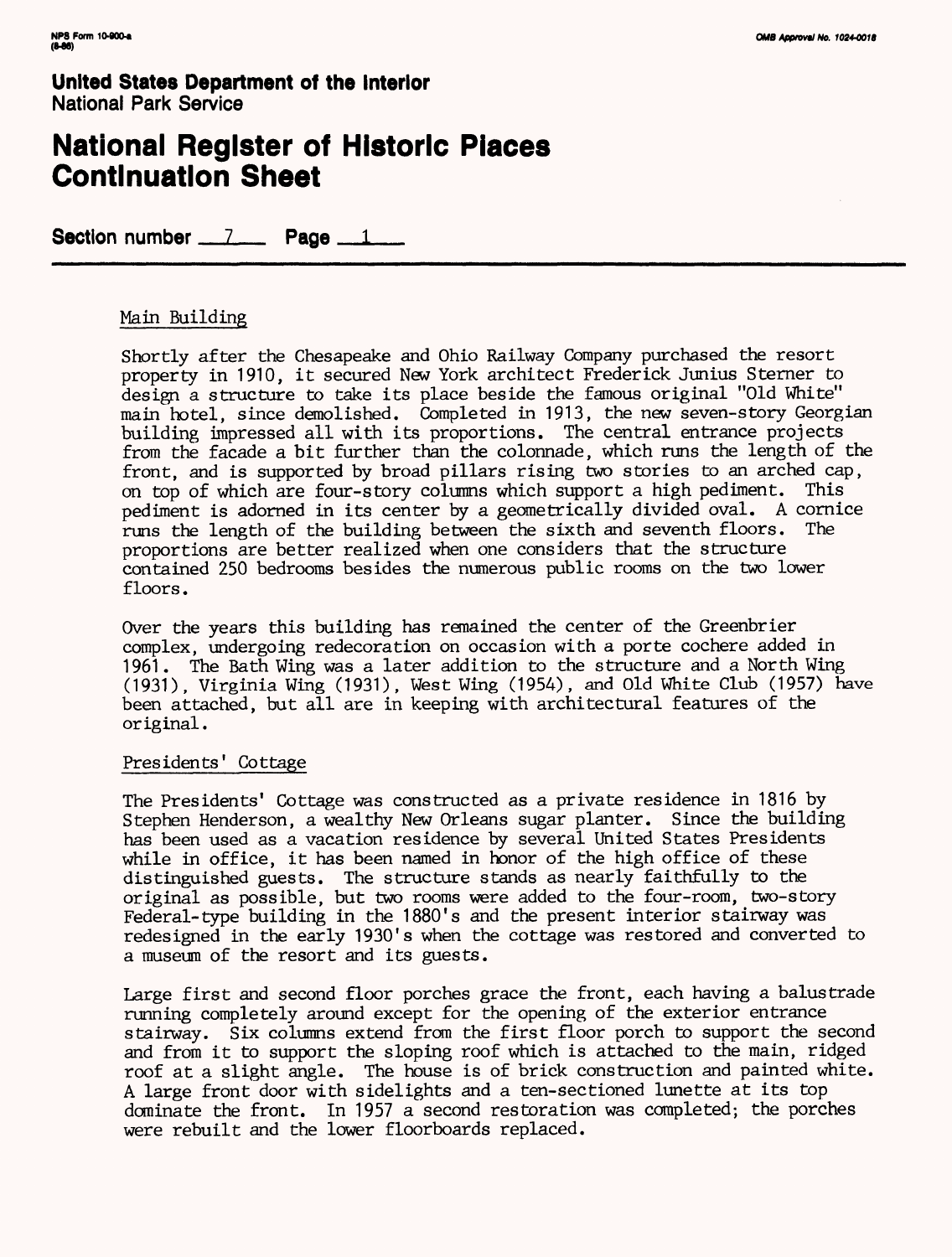## **National Register of Historic Places Continuation Sheet**

Section number 7 Page 2

### The Spring House

The trademark of the Greenbrier is the Spring House, a dome supported by twelve columns, which covers the opening of the black sulphur spring. Built in the 1830's, it was originally topped with a life-size statue of Hygeia, goddess of health. After this disappeared during the Civil War, it was replaced by an equally large Hebe, the cup-bearer and goddess of youth.

#### The Row Cottages

The cottages were the original guest residences of the complex. (See site plan.) Paradise Row, a group of attached cottages built around the 1820s, was the first commercial housing outside of some private log cabins and was soon joined by Alabama Row (about 1835), the group of attached cottages which today serves as the resort's Creative Arts Colony. Alabama's interiors had handpegged floors and was graced on the exterior by spacious piazzas. South Carolina Row was started around 1830, but the rage for private, individual cottages came in with the first of Baltimore Row. Begun by John H.B. Latrobe, son of American architect Benjamin Latrobe, in 1832, these buildings are in an architectural style known as "Old White Cottages." Each has a high porch approached by steps. The hipped roof extends over the porch and is supported across the entire front and a portion of each side by columns. "G" cottage in Baltimore Row is commonly called Lee Cottage, for General Robert E. Lee stayed there while at the Greenbrier in the late 1860's. Tansas and Georgia Rows were added later in a style similar to Baltimore and Louisiana and are of the attached-cottage style. Hawley Cottage is the only later cottage (1912). The cottages have had modern conveniences added and rebuilding has been done both inside and out, but the overall complex has not been greatly altered over the years.

#### LIST OF CONTRIBUTING AND NON-CONTRIBUTING FEATURES

#### Contributing

- 1. The Greenbrier Hotel -- This complex includes the whole area on the map from the West Virginia Wing at the top (west), to the Virginia Wing at the lower left (east), and over to the Spa and Mineral Baths at the lower right (east). All of this is inter-connected and under one roof.
- 2. South Carolina Row Cottages (1830) 6 contributing cottages
- 3. Tansas Row Cottages (1860s) 6 contributing cottages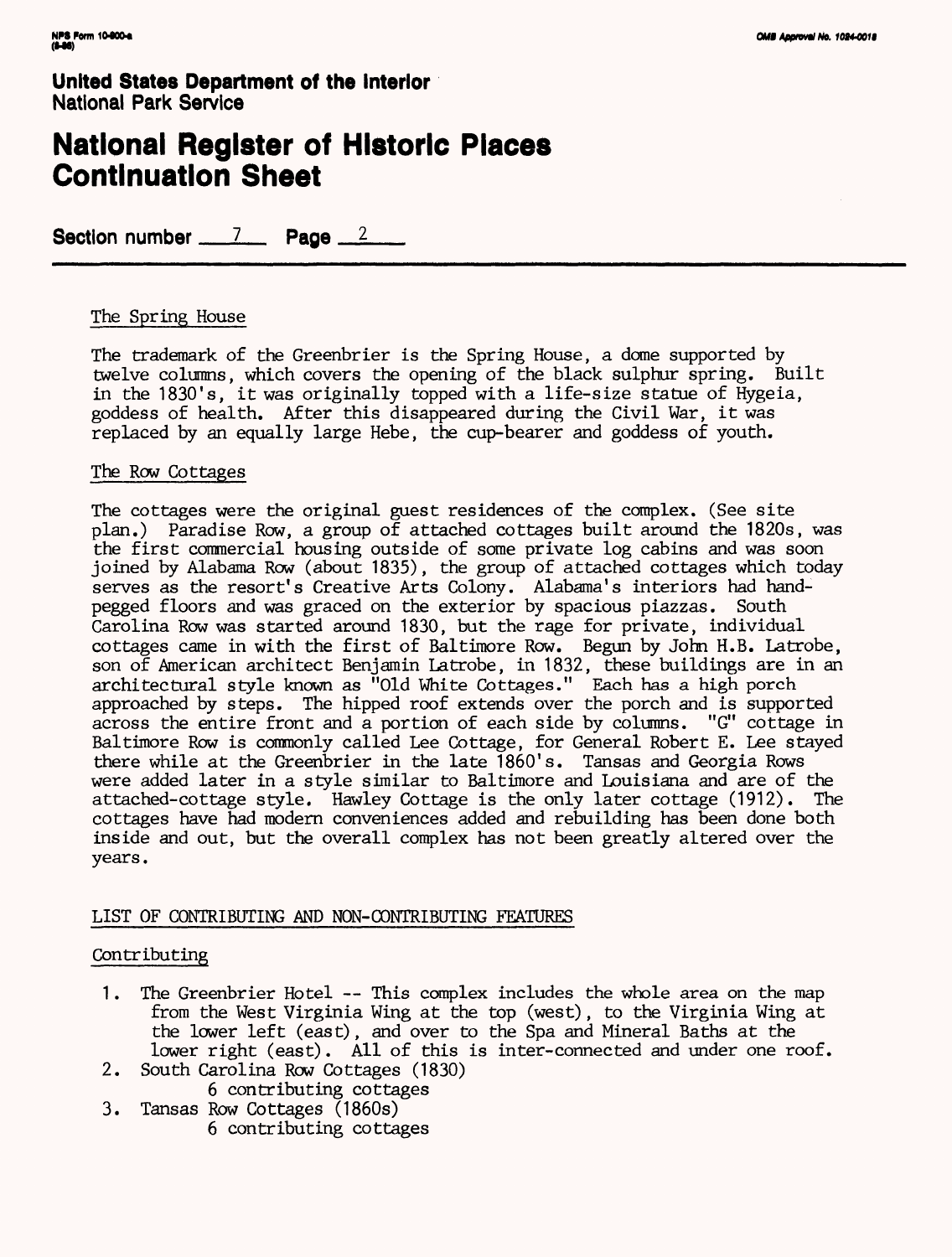# **National Register of Historic Places Continuation Sheet**

Section number  $\frac{7}{2}$  Page  $\frac{3}{2}$ 

- 4. Colonnade Cottage (1838)
- 5. Hawley Cottage (1820s)
- 6. Baltimore Row Cottages (1837)
- 7 contributing cottages
- 7. Paradise Row Cottages (Batchelor's Row) (c. 1800) 7 contributing cottages
- 8. The Presidents' Cottage Museum (1816, 1835)
- 9. Alabama Row Cottages (Arts and Crafts Shops) (1815, 1835) 9 contributing cottages
- 10. The Springhouse (1830's)
- 11. Florida Guest House (1830s)
- 12. Golf Clubhouse
- 13. Top Notch Cottage
- 14. Formal Gardens

The Club House for Golf Courses was not within the boundaries of the original National Register nomination but is a contributing building in this Landmark nomination.

#### Non-Contributing

- 1. Garage (Automobile)
- 2. Security Building
- 3. Platform Tennis Courts
- 4. Indoor Tennis Club
- 5. Outdoor Swimming Pool
- 6. Halfway House (on golf course)
- 7. Greenhouses
- 8. Tennis Shop
- 9. Catholic Church
- 10. Kate's Mountain Lodge
- 11. Gun Club
- 12. Valley View Estate House
	- 11 non-contributing cottages
- 13. Spring Row Cottages (1989)
- 14. Putting Green (1950's)
- 15. Train Station (1931)
- 16. Tennis Courts and Hilltop Tennis Courts (1970's)
- 17. Doll House (1919)
- 18. Restrooms (1980)
- 19. Lakeside Golf Course (1910; expanded 1962)
- 20. Greenbrier Golf Course (1920; redesigned by Jack Nicklaus 1977)
- 21. Old White Golf Course (1914; expanded 1970)
- 22. Riding Circle
- 23. Putting Green by West Entrance of Main Building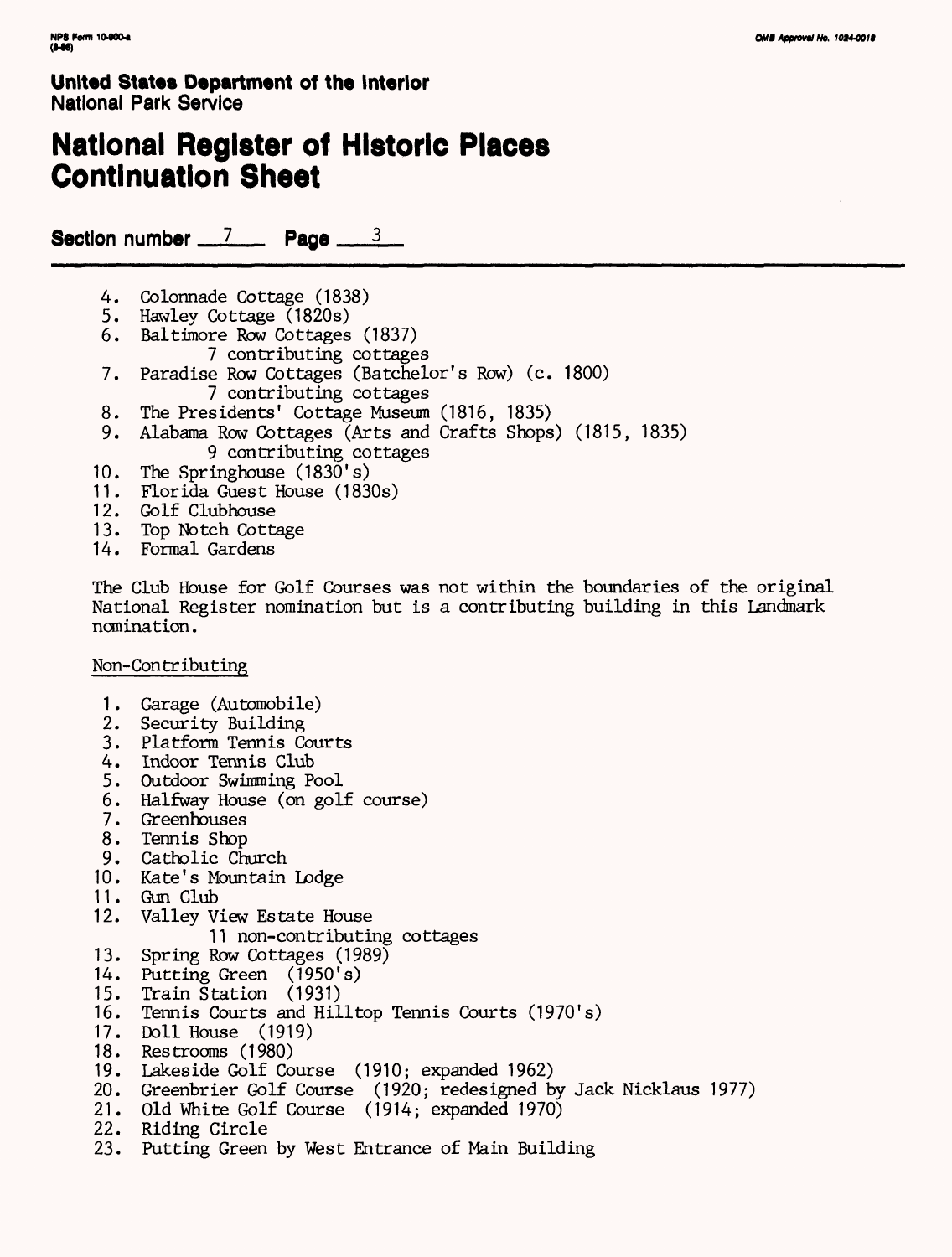## **National Register of Historic Places Continuation Sheet**

Section number  $8 \times 1$ 

In 1816 the first private cottage on a grand scale was built by Stephen Henderson, a wealthy sugar planter from New Orleans. This two-story, colonnaded home in the Federal style is now known as the Presidents' Cottage because of the many United States Presidents who spent summers there. It now serves as a museum. (Martin Van Buren, John Tyler and Millard Fillmore used it as a summer White House. Fourteen other Presidents have visited White Sulphur, eleven of these while in office; the first was Andrew Jackson and the last Lyndon B. Johnson.)

The James River and Kanawha Turnpike placed the resort on one of the main highways from eastern Virginia to Charleston (present West Virginia) and the Ohio area by 1824. The highway brought more planters and businessmen, including Baltimore lawyer John H.B. Latrobe, son of the famous American architect Benjamin Latrobe. He helped develop the Baltimore Row type cottages of the 1830's, with their wide porches and luxurious settings. A pavilion marking a mineral spring became the trademark of the resort and, topped by a statue of Hygeia, the goddess of health, a monument to Southern grace and affluence. The ritual courtship of the belle was established when the Billing, Wooing, and Cooing Society posted the gentlemanly rules of courtship in the main ballroom.

The success of the Baltimore Row design and increase in guests led James Calwell to have several other rows of cottages built of similar design, including Tansas, South Carolina, and Georgia, all constructed before 1850.

The first big development at White Sulphur Springs came at mid-century:

... the springs owners sold out to a group of Virginia gentlemen in 1857. For years, patrons of the resort had longed for it to be taken out of inefficient family management and run as a competitive business. The new owners built a cottage row, a bowling alley, and bathhouses, and most exciting of all, broke ground for a hotel some 400 feet long and 100 feet wide. The Grand Central Hotel — or the "White," as its patrons insisted on calling it — opened its doors in June 1858. At one end was a ballroom; at the other, a parlor "half again as large as the celebrated East Room" in the White House in Washington, D.C. In between there was a dining room that could seat 1 ,200 people with room to spare. The two floors above the main level contained 228 guest chambers, while the raised basement boasted a dark, cool bar, a restaurant, and offices. The kitchen, much to the irritation of the cooks, was "as dark as the Black Hole of Calcutta."

To the Southerners who frequented the springs, the hotel was a symbol of Southern enterprise and self-sufficiency. Even as the building was in construction, the North had been rocked by a severe financial panic that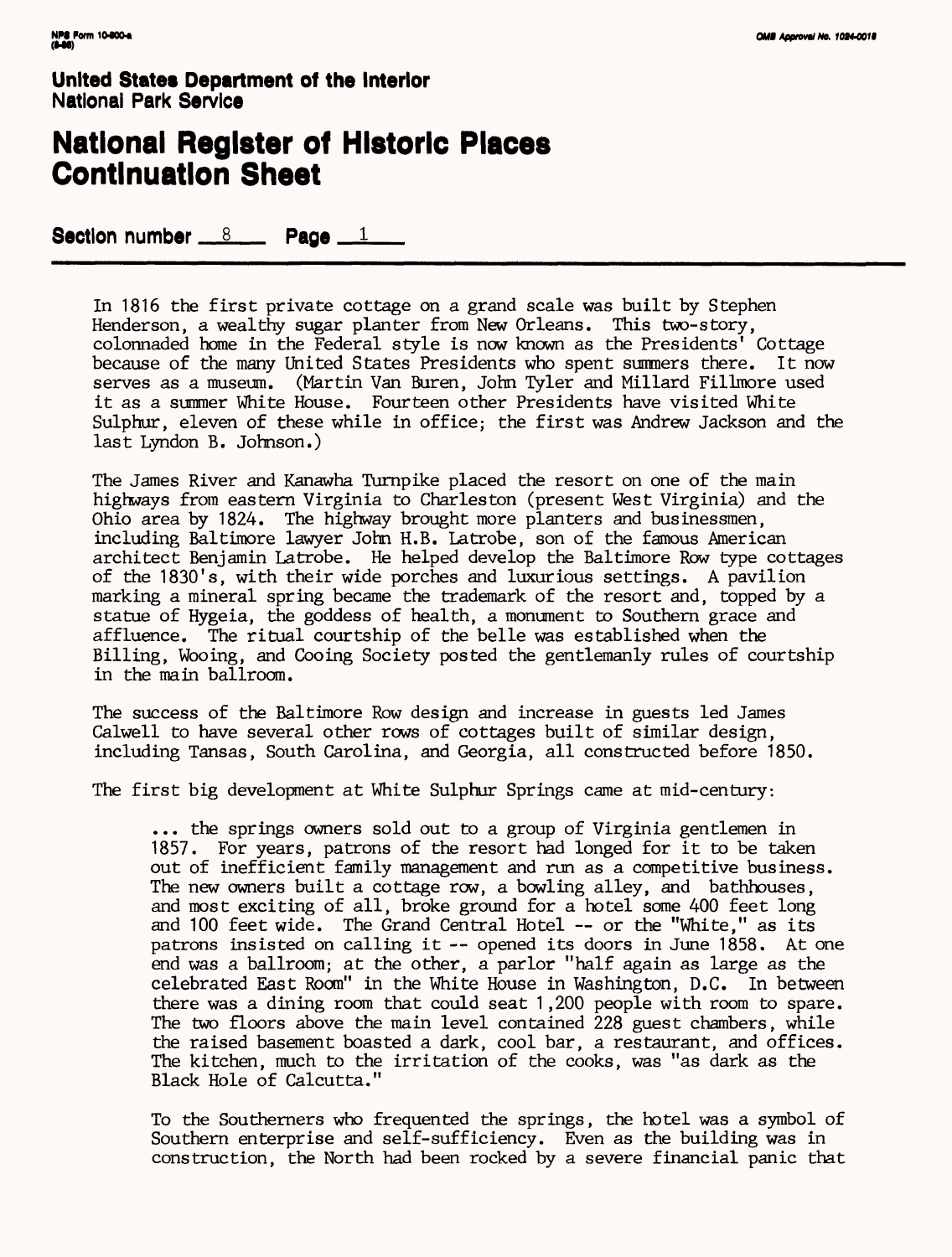### **National Register of Historic Piaces Continuation Sheet**

Section number  $8 \times 12 \times 2$ 

crippled its commerce. But the catastrophe had little effect on the agricultural South. While the North floundered, the South enjoyed a boom year. The Grand Central, built with Southern money and energy, seemed visible proof that the South had no need for the North at all.

Friction between Northerners and Southerners had increased sharply in the preceding years. Slaveholders found Northern resorts less and less hospitable. "Stay home," the Southern newspapers advised: "you are only insulted up there, you only pour your money into the pockets of the abolitionists who have sworn to destroy you." Drawing knives and pistols to defend the honor of the South and Southern womanhood grew so common that the newspapers tired of pointing out the obvious solution ....

The "White" experienced increasingly glittering seasons as the pressure for secession grew. In fact, a good deal of the pressure was focused at White Sulphur Springs. It was there that men like firebrand Edmund Ruffin chose to catch the wealthiest and most influential Southerners at their leisure and sway them to the secessionist cause. By 1860, the hotel had even installed a pistol gallery to allow young and old to polish up their marksmanship, while Edmund Ruffin grimly organized the ladies into shooting clubs. Even the children drilled on the lawns in front of the cottage rows.

When the Civil War broke out, the hotel saw rough service as a barracks and hospital for both sides. It only narrowly avoided the torch at the hands of the Union forces. The Civil War left the South in ruins, and with it the hotel that symbolized its aristocratic life. The resort buildings were in poor repair, and the furniture and hangings had been destroyed. Yet only two years after Appomattox, the hotel had been repaired and redecorated, and the new lessees expressed hopes for a modestly successful season. Slowly, the White's old patrons returned to recapture some of the glorious past and forget the humiliation of Reconstruction. With the arrival of General Robert E. Lee and a new generation of Southern belles in 1867, the stains of war seemed to have been washed clean.

But a great deal of bitterness lay just below the surface. When General Lee sought to induce some of the young ladies to forget their animosity and do their part to heal the country's wounds by showing courtesy to Northern guests, only one would accompany him to be introduced.

The season of 1867 was a quiet one, but by 1868 the White seemed well on the way to recapturing its glittering past. Following Lee's lead, many of the most influential men in the South were in attendance — as were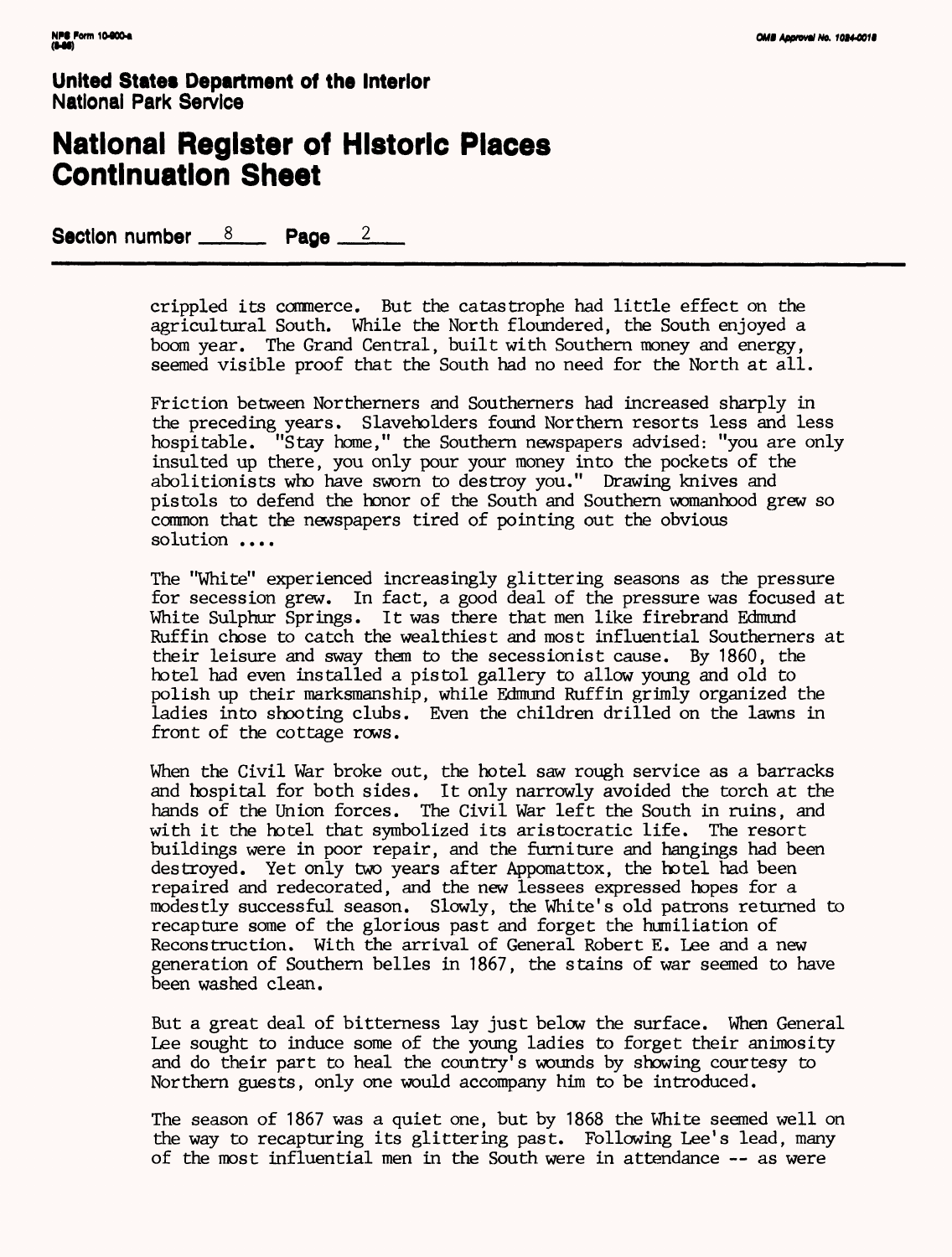### **National Register of Historic Places Continuation Sheet**

Section number  $8 \times 8$  Page  $3 \times 3$ 

Northern political figures who courted their support. Resort life had returned to its brisk routine of horseback riding, excellent leisurely meals, and dancing. The Southern public doted on the doings of belles like beautiful Mary Triplett or witty Mattie Ould. A newspaper correspondent reported:

Soft music floats on the air, and beauty haunts the bowers and groves. But if you will risk the loss of your senses, visit the magnificent ballroom, perhaps the finest in the world — "where youth and pleasure meet, to chase the glowing hours with flying feet." There you will behold every style of beauty in which our widespread country exults; the golden locks and azure eyes of the northern blonde, and the raven locks and black eyes of the southern brunette. But view them in motion, as "on gossamer pinions they float through the air" so buoyant, so sylph-like, that you do not realize that they are things of the earth, till, in the whirling mazes of the dance, you catch a glimpse of a foot and ankle.

Some towns even took up collections to send promising but underfinanced local belles to the White to make a good match.

By 1869, the railroad had reached White Sulphur Springs, firmly establishing its position as the premier Southern resort. More people came than ever before, and with them "enough tackle for a regiment." Belles could now bring all the gowns they wanted. It was common for them to wear one gown at breakfast, a second for the morning cotillion, a third for noontime dinner, a fourth for the afternoon concert, and a fifth for supper, the Treadmill -- the evening promenade in the ballroom -- and a night of dancing.

The season of 1869 was the climax of the golden age of the Virginia springs as many of the old stars of the South's great day gathered together for the last time at the White, the very symbol of Southern tradition. With the death of Robert E. Lee in 1870 and of other heroes in the succeeding years, the substance of this tradition gave way to myth.'

In spite of economic and political changes, the Greenbrier continued to flourish. Collis P. Huntington opened his Chesapeake and Ohio Railway to White Sulphur Springs in 1870 and travel to the Resort became First Class. The sidings held the private railroad cars of the "robber barons," who came to enjoy the mountains, the sports and the social whirl.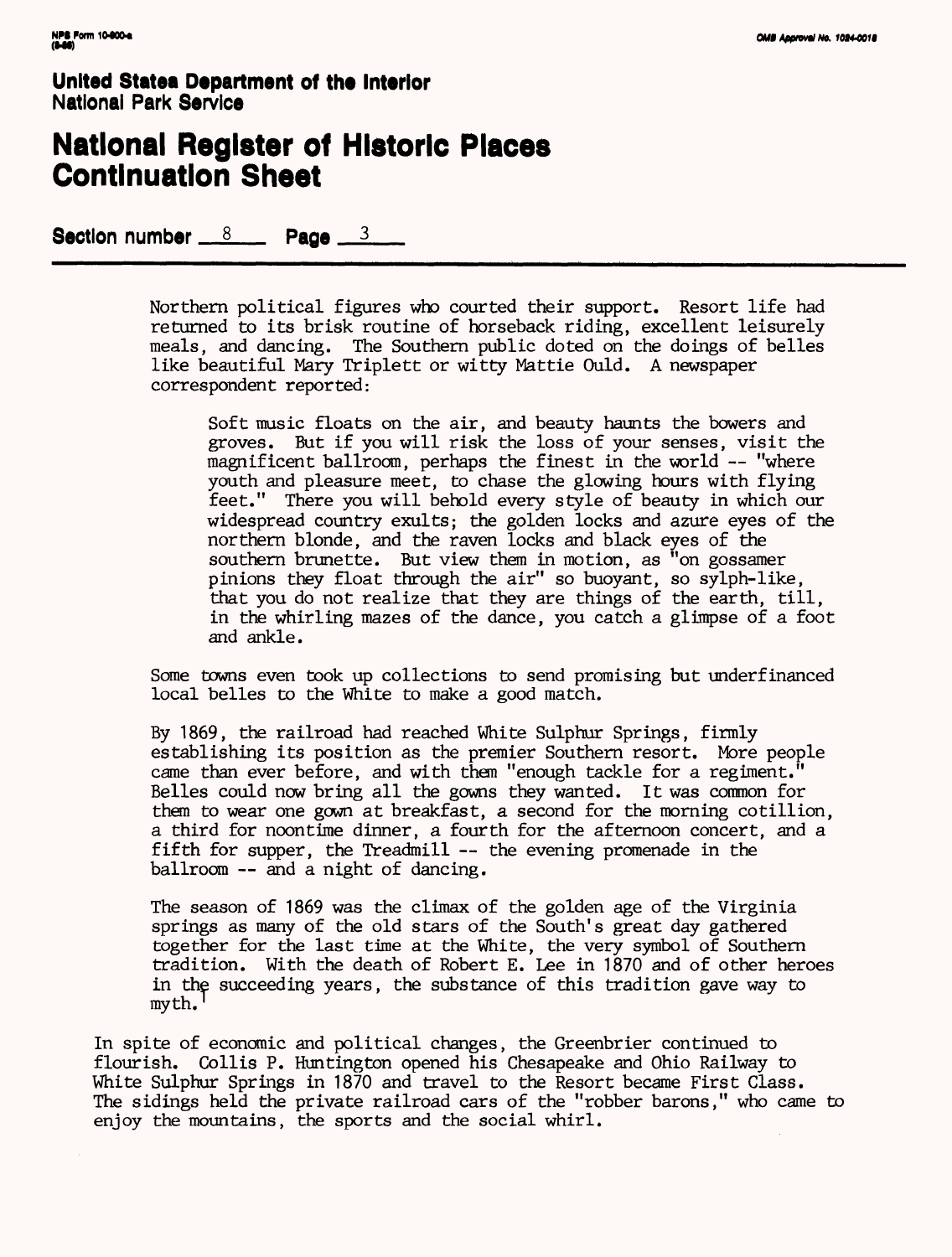### **National Register of Historic Places Continuation Sheet**

Section number  $8 \times 14$ 

The Old White was no longer the exclusive domain of wealthy Southerners, even though it remained the most visible symbol of the Old South. In 1910 the hotel was purchased by the Chesapeake and Ohio Railway Company. Frederick Junius Sterner was hired to design the Greenbrier, a sevenstory, 250-room structure, adjacent to the dilapidated Grand Central. Frederick Sterry, former manager of the Plaza Hotel in New York City, came to White Sulphur Springs, bringing with him a new clientele. A different type of guest began to patronize the Old White, one who frequently arrived in his own railroad car. For the less affluent visitor, a private car could be rented for \$800 to permit a stylish arrival. Noted guests of the 1910s included the Vanderbilts, the Armours, Woodrow Wilson, and Edward, Prince of Wales. Not even the austerity of World War I dampened the Greenbrier's atmosphere.

The resort was once again enlarged during the prosperous 1920s, but the Old White had become increasingly run down. In 1922, it failed to pass the state fire inspection and was demolished. (In the years preceding its destruction, the lobby had been misused as a golf practice range.) Even the newer Greenbrier was not making money for its owners, but its role as a corporate entertainment spot more than made up for the Chesapeake and Ohio's losses. After the Crash of 1929, the complex was further enlarged and improved, and the hotel flourished during the Depression. Families that had formerly maintained great estates in various regions found it more economical to live for a season at a hotel like the Greenbrier.

During the winter of 1941-1942 the Greenbrier housed enemy diplomats, who spent lavishly at its shops. Later in 1942, architects Small, Smith and Reeb were hired to transform the hotel into a 2,200-bed army hospital. The existing furniture was either auctioned off or burned. After serving as the Ashford General Hospital, the structure was repurchased by the Chesapeake and Ohio in 1947, and Small, Smith and Reeb returned to change the military hospital back into a civilian hotel. There were no exterior changes except in the 1931 wing. All changes were interior decorative restoration. Dorothy Draper decorated all the interiors, featuring her distinctive floral wallpapers and fabrics, many of them designed especially for the hotel. No two bedrooms were redone exactly alike. Some of the grand public spaces of the original building were redesigned to give them a more modern, intimate character.

The spa was visited by the height of royalty in 1860 when "Baron Renfrew," the name used by the then Prince of Wales and later King Edward VII of the United Kingdom, vacationed there. Lord Morpeth was the first of the British aristocracy to stay, in 1842, and the list has since included Edward VIII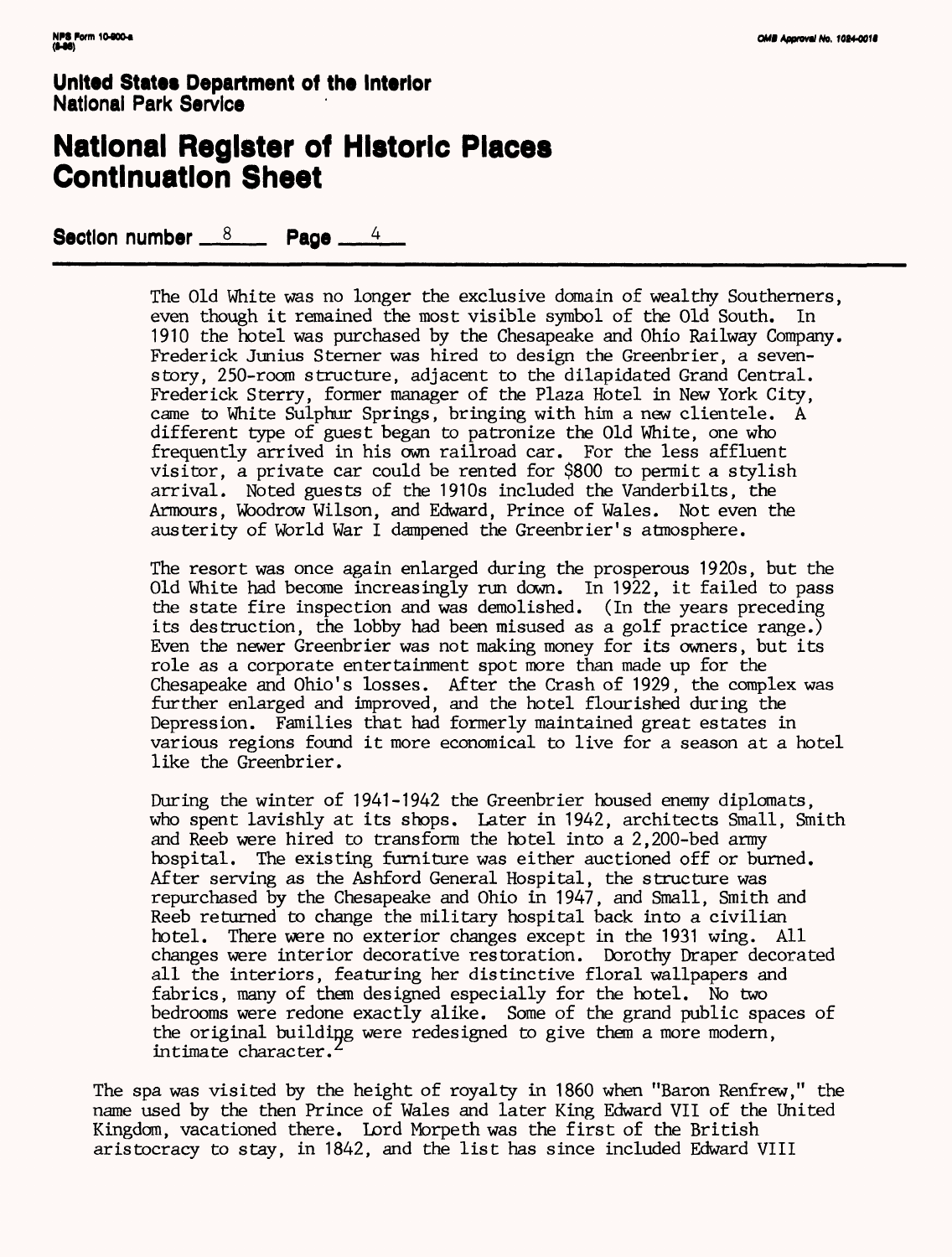## **National Register of Historic Places Continuation Sheet**

Section number  $8 \times 8$  Page  $5 \times 5$ 

(Duke of Windsor). Since 1948, the Greenbrier has welcomed Jawaharlal Nehru and Prince Rainier and Princess Grace of Monaco, continuing a time-honored tradition of royal grandeur. The Greenbrier still draws the famous and the wealthy while preserving the atmosphere and graciousness of the Old South.

#### Footnotes

1. Jeffrey Limerick, Nancy Ferguson, and Richard Oliver, America's Grand Resort Hotels (New York: Pantheon Books, 1979), pp. 33-34.

2. Ibid., pp. 147-148.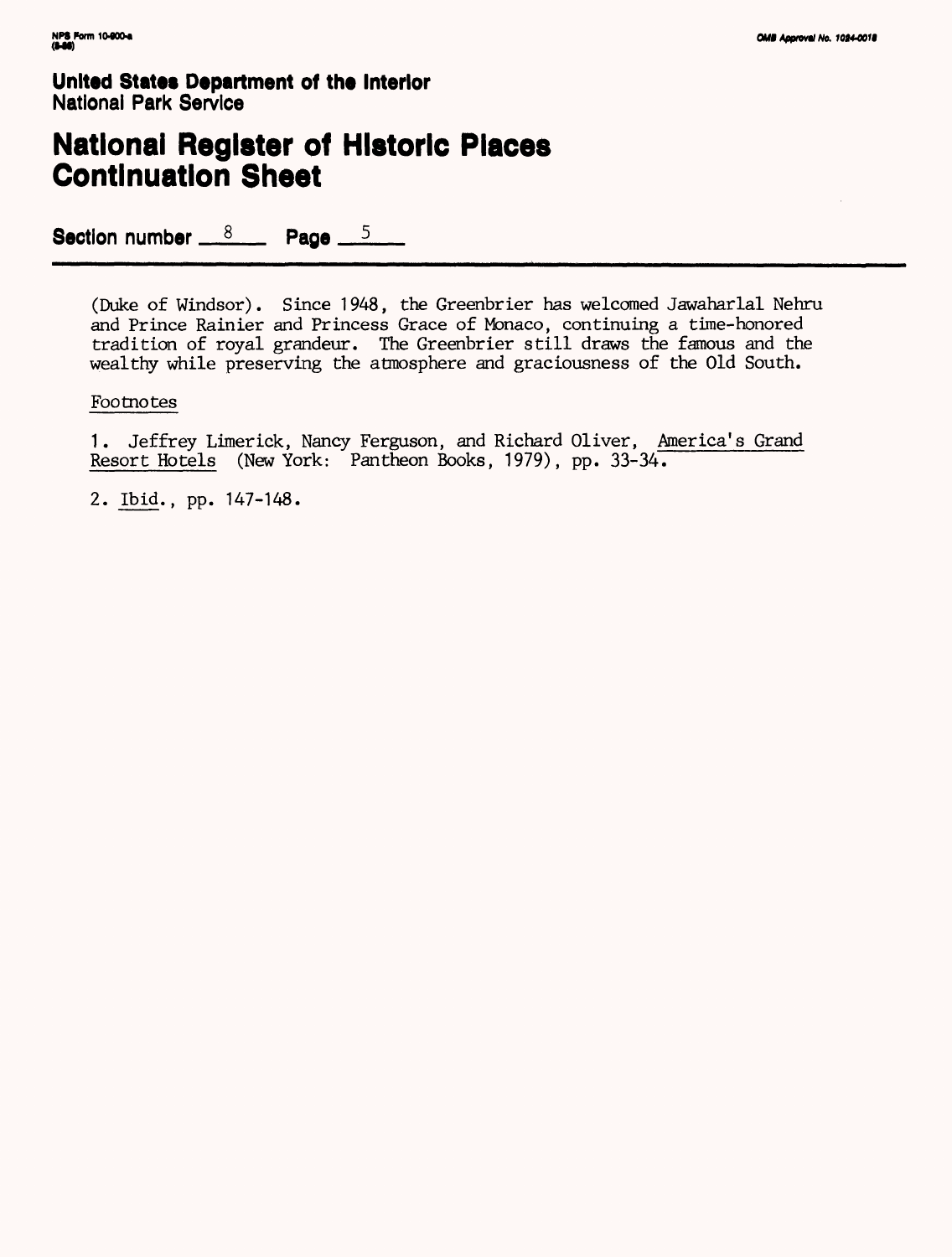### **National Register of Historic Places Continuation Sheet**

Section number  $9$  Page  $1$ 

### 9. Bibliography

- Conte, Robert. History of the Greenbrier: America's Resort. Charleston, West Virginia: Pictorial Histories Publishing Co., 1989.
- Cook, John Esten. "The White Sulphur Springs," Harper's New Monthly Magazine, LVII (August 1878): 337-356.
- Limerick, Jeffrey, Nancy Ferguson, and Richard Oliver. America's Grand Resort Hotels. New York: Pantheon Books, 1979.
- MacCorkle, William A. The White Sulphur Springs. New York: Neale Publishing Co., 1916.
- McDowell, Aubin Aydelotte. White Sulphur Springs as Known in History and Tradition. Louisville: n.p., 1909.
- Olcott, William. The Greenbrier Heritage. Philadelphia: Arndt, Preston, Chapin, Lamb and Keen, 1967.

Price, Paul H., John B. McCue, and Homer Haskins. Springs of West Virginia. Morgantown, W.Va.: West Virginia Geological & Economic Survey, 1936. Pp. 4-6, 106-109.

Rains, David. The History of the White Sulphur Springs and The Greenbrier and Cottages. Roanoke, Va.: The Greenbrier and Cottages, 1939.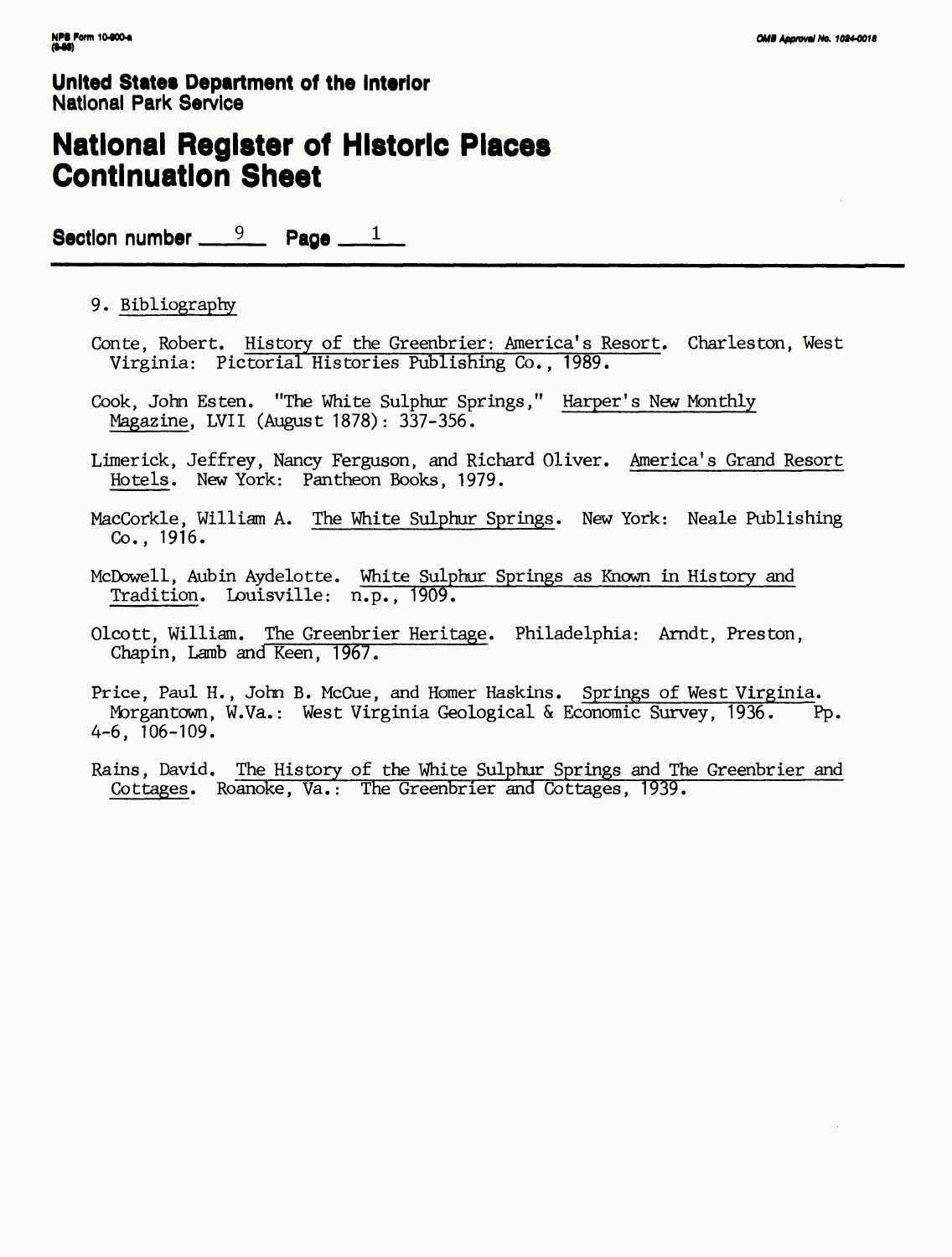### **National Register of Historic Places Continuation Sheet**

Section number  $10$  Page  $1$ 

Verbal Boundary Description

Beginning at *a* stone on the south side of the main line of the Chesapeake & Ohio Railway Company at a point 50 feet, more or less, easterly from an old pond in front of Wn. Jackson's house, which stone bears N.77°32'00"E. 2,372.72 feet from the northeast corner of the North Wing of the Greenbrier Hotel Building, designated PERMANENT CORNER (all bearings given herein being based on True North at the Meridian of Station Greenbrier, U.S.G.S., and all distances being geodetic, adjusted to Mean Sea Level Datum); thence,  $S.44^{\circ}54'00''E.$  4,509.01 feet to a concrete monument, thence,  $S.63^{\circ}42'20''W.$ 14,504.99 feet to a concrete monument; thence,  $S.50^{0}44'30''W.$  6,787.02 feet to a concrete monument; thence,  $N.66^{\circ}43'50''W$ ,  $61.41$  feet to a concrete monument; thence, N.7<sup>0</sup>53'20"E. 2,816.60 feet to a concrete monument; thence, N.44<sup>0</sup>24'50" E.  $429.67$  feet to a concrete monument; thence N.33<sup>0</sup>48'00"W. 737.50 feet to a concrete mounument; thence  $N.8^{\circ}06'20''W$ . 308.05 feet to a concrete monument; thence, N.16<sup>0</sup>39'10"W. 712.74 feet to a concrete monument; thence, N.8<sup>0</sup>47'50"E. 277.69 feet to a concrete monument; thence, N.11°53'30"E. 390.10 feet to a concrete monument; thence,  $N.74^041'50''E. 1,669.83$  feet to a concrete monument; thence, N.26<sup>0</sup>41'00"E. 521.67 feet to a concrete monument; thence N.54<sup>0</sup>41'30"E. 336.82 feet to a white oak tree; thence,  $S.75^{\circ}14'30''E$ . 350.13 feet to a sugar maple tree; thence, N.15<sup>0</sup>59'40"W. 797.99 feet to a concrete monument; thence, N. 84 $^{0}$ 00'50"W. 490.07 feet to a concrete monument; thence 81 $^{0}$ 40'30"E. 769.52 feet to a concrete monument; thence N.64°46'10"E. 1 ,972.58 feet to a concrete monument; thence, N.34 $^{0}$ 26'20"W. 2,013.13 feet to a concrete monument; thence, S.89<sup>0</sup>18'20"W. 907.06 feet to a concrete monument; thence, N.27<sup>0</sup>31'20"E. 493.43 feet to a concrete monument; thence, N.12°30'20"W. 174.57 feet to a poplar tree; thence,  $S.72^{\circ}23'50''W.$  6,375.37 feet to a concrete monument; thence, N.89 $^{9}$ 00'20"W. 3.134.97 feet to a point in the State Highway which bears S.79 $^{\circ}$ 29'00"E. 250.84 feet from a concrete monument; thence, N.74 $^{\circ}$ 01'00"W. 1,242.78 feet to a concrete monument; thence,  $N.59^{\circ}48'20''W.$  677.13 feet to a concrete monument; thence,  $N.42^O 28' 10''E$ . 2,775.96 feet to a concrete monument; thence,  $N.47^{\circ}13'20''E. 4,392.34$  feet to a concrete monument; thence,  $N.80^{\circ}20'40''E.$  6,102.71 feet to a chestnut oak tree, thence,  $N.39^{\circ}46'50''E.$  $2,403.72$  feet to a concrete monument; thence,  $N.35^{O}24'10''E$ .  $2,085.08$  feet to a concrete monument; thence,  $N.30^017'40''E. 2,405.84$  feet to a concrete monument; thence, N.33<sup>0</sup>17'00"E. 3,745.83 feet to a white oak tree; thence, N.24<sup>0</sup>22'10"W. 1,046.77 feet to a chestnut oak tree; thence, N.18<sup>0</sup>36'30"E. 7,875.10 feet to a concrete monument; thence,  $S.52^036'10''E. 3,924.52$  feet to a concrete monument; thence,  $S.84^{\circ}17'00''W.$  537.75 feet to a concrete monument; thence,  $S.1^{\circ}41'50''W.$ 1,000.91 feet to a concrete monument; thence, S.19027'10"W. 784.15 feet to a beech tree; thence, S.86<sup>0</sup>48'00"E. 430.88 feet to a concrete monument; thence, N.20 $^{0}$ 55'40"E. 330.42 feet to a concrete monument; thence, N.74 $^{0}$ 34'30"E. 200.45 feet to a concrete monument; thence, S.19°29'10"W. 704.89 feet to a concrete monument; thence,  $N.74^039'50''E$ , 1,594.36 feet to a concrete monument; thence, S.66°06'10"E. 591.51 feet to a concrete monument; thence, N.83°05'30"E. 326.50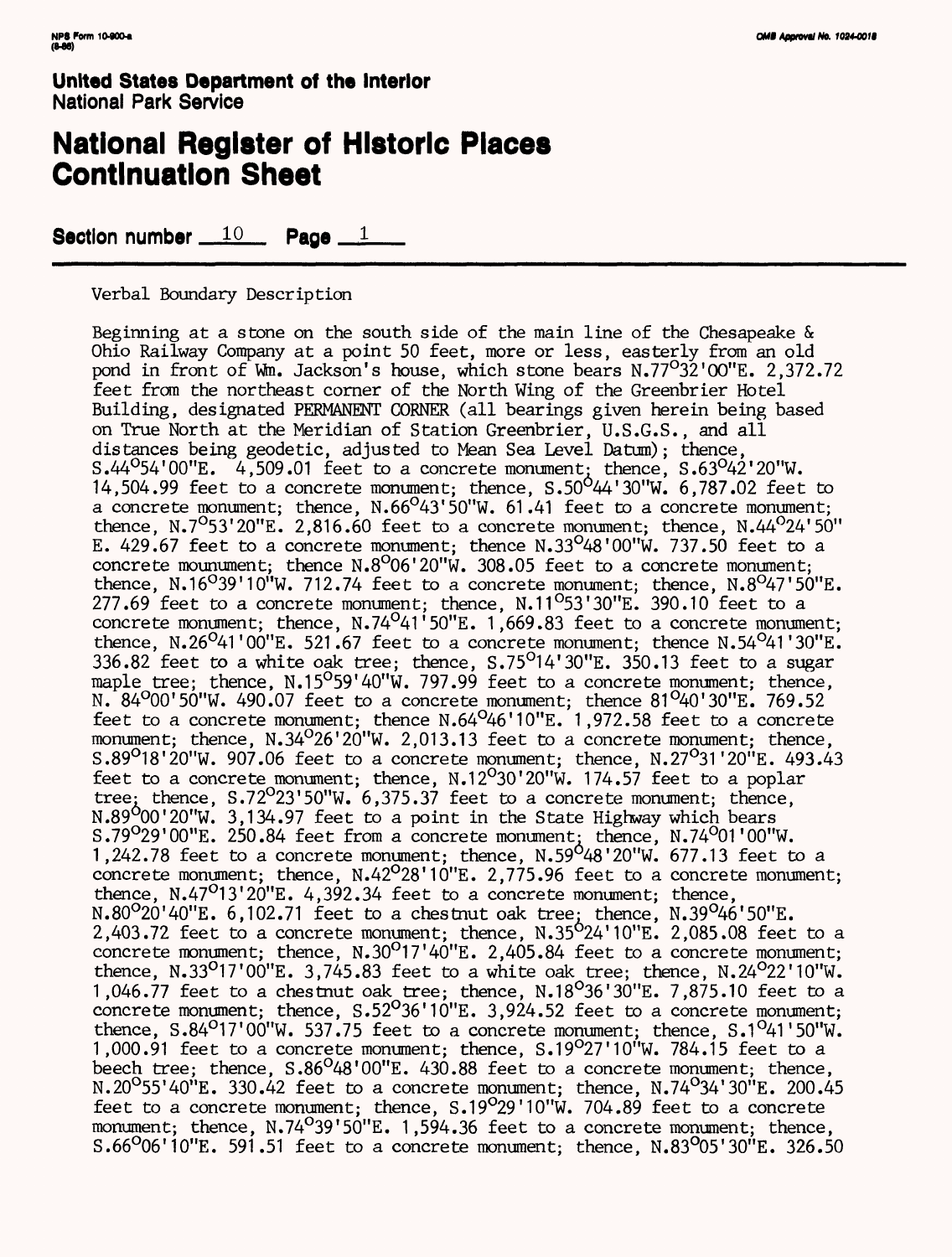## **National Register of Historic Places Continuation Sheet**

Section number  $10$  Page  $2$ 

feet to a concrete monument; thence,  $S.16^O13'40''W.$  936.87 feet to a concrete monument; thence,  $S.42^{\circ}53'40''W. 5.190.08$  feet to a concrete monument; thence, S.20°39'10"W. 2,662.47 feet to *a* concrete monument; thence, S.17°03'50"W. 485.47 feet to a concrete monument; thence, S.78°55'00"E. 787.14 feet to a concrete monument; thence, S.45°05'40"W. 3,003.86 feet to a concrete monument; thence,  $S.57^{\circ}54'50''E. 865.34$  feet to a concrete monument; thence, S.78 $^{0}$ 01'10"E. 699.31 feet to a concrete monument; thence, S.40 $^{0}$ 57'30"E. 315.42 feet to a concrete monument; thence, S.50°25'30"E. 3,053.07 feet to a concrete monument; thence, S.56°31'10"W. 611.07 feet to a concrete monument; thence, S.52<sup>0</sup>58'00"E. 605.10' feet to a concrete monument; thence, N.72<sup>0</sup>47'30"E. 299.88 feet to an iron pipe; thence, S.20°23'30"E. 551.72 feet to an iron pipe; thence,  $S.70^033'30''E.$  47.00 feet to an iron pipe; thence,  $N.21^048'40''E.$  $599.56$  feet to a post; thence,  $S.51^{0}08'00''E$ . 379.02 feet to a concrete monument; thence, S.29<sup>0</sup>29'40"E. 711.42 feet to the point of beginning, containing 6,075.33 acres, more or less.

Situate in the State of West Virginia, County of Greenbrier, District of White Sulphur, and being more particularly described in Deed Book 206, page 541 , 1959.

#### Justification

The Greenbrier architecture reflects its functions as the center of a resort complex. The various structures are thus linked to the surrounding natural areas in a number of ways that serves the resort's purposes as a mountain retreat for the enjoyment of nature. The National Historic Landmark therefore includes 6,075.33 acres with trails and sports facilities as well as the hotel itself.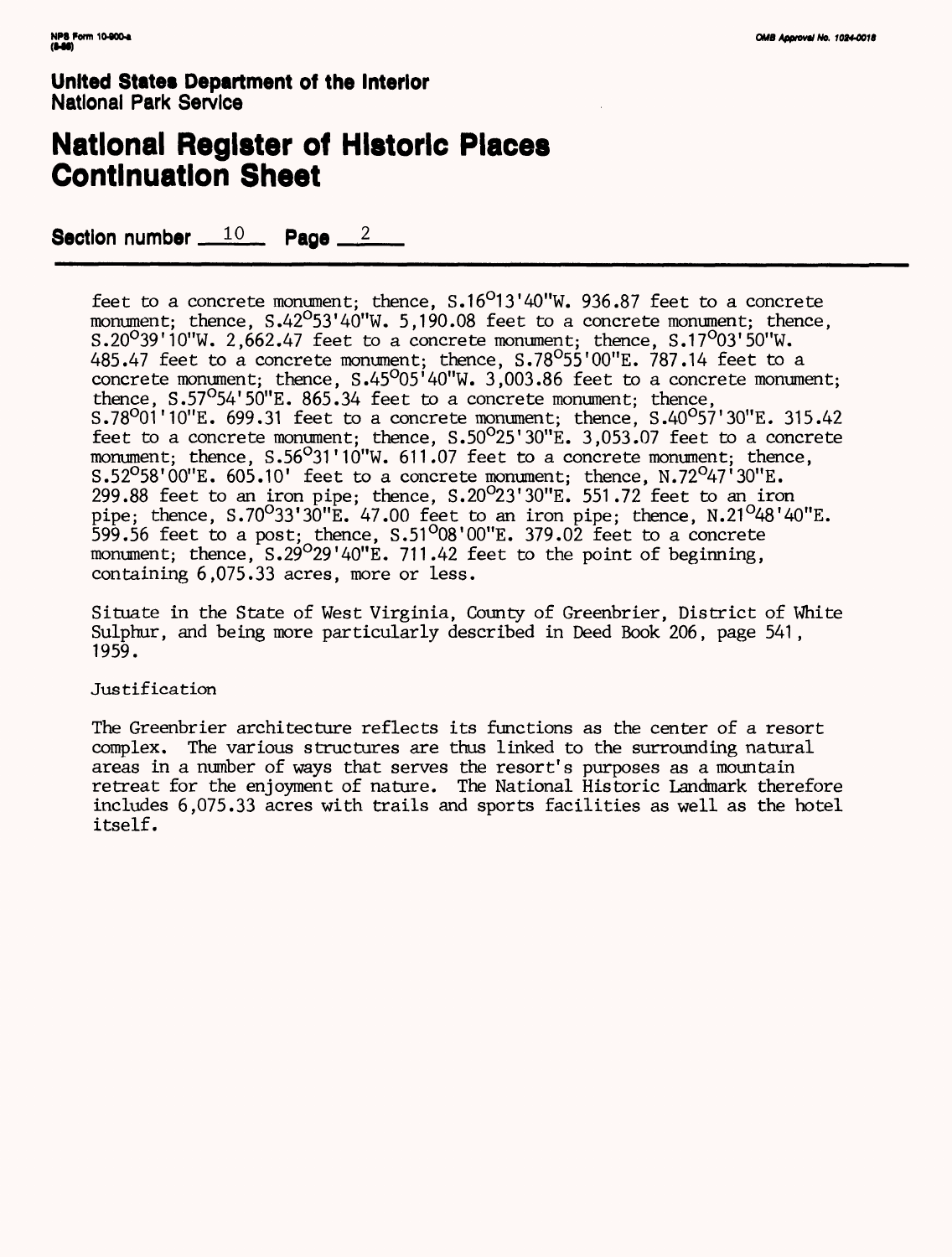

 $\sim$ 

 $\sim$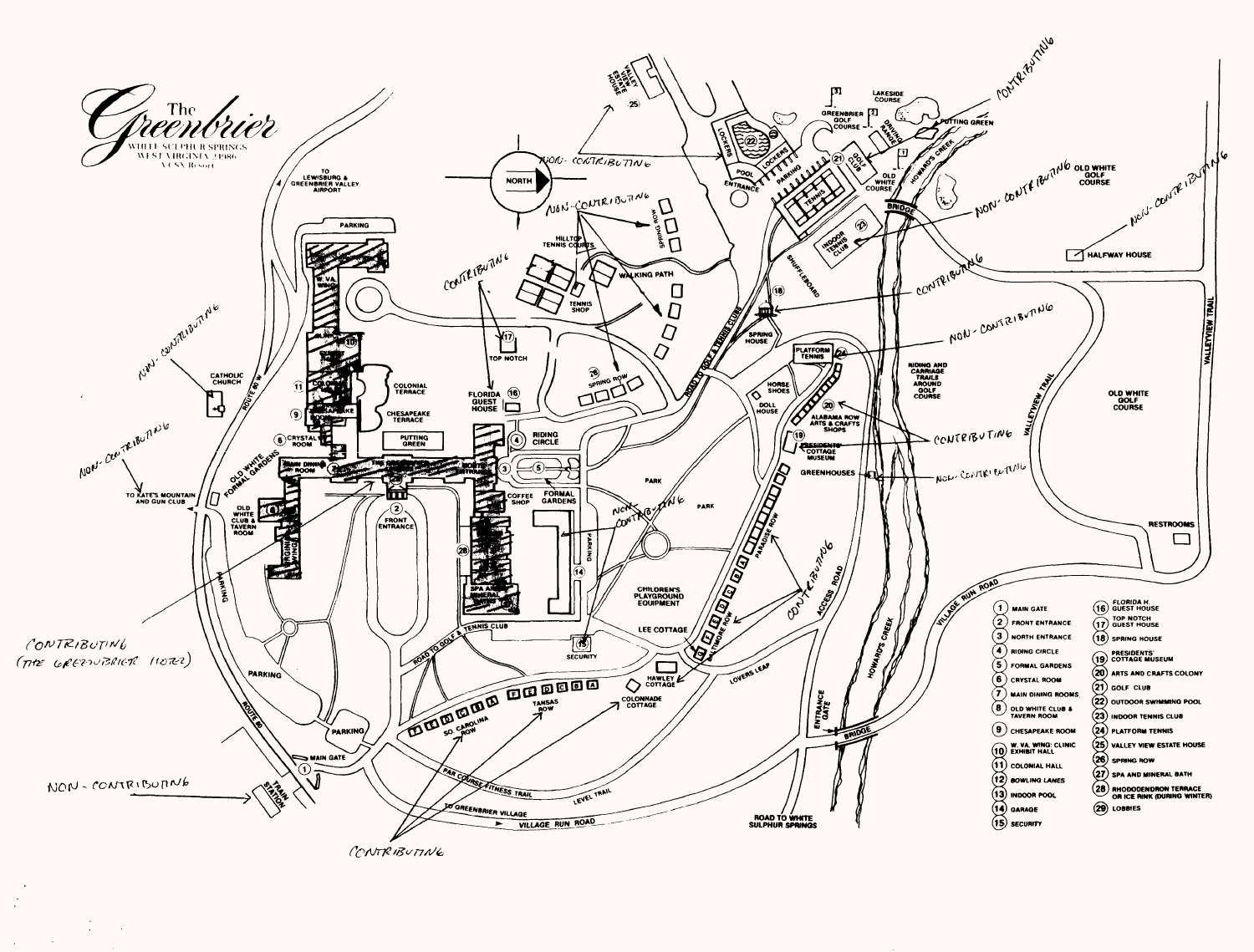$(\mathsf{sec} \ \text{crit}\ \mathsf{Re} \ \text{sin}\ \theta)$ 

### OUTLINE OF GROUNDS AND PUBLIC SPACES